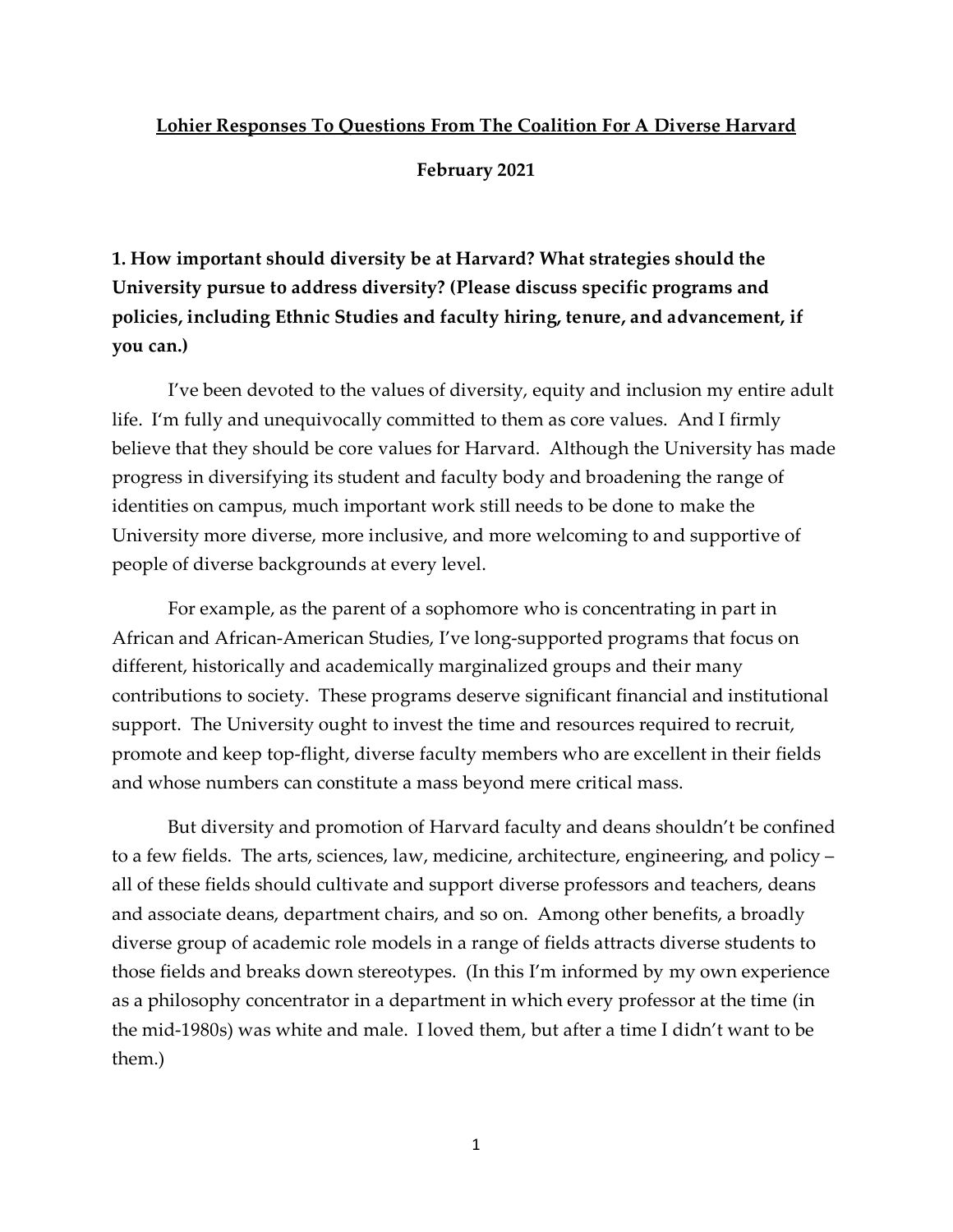I would add three more thoughts.

First, the Harvard University police department should represent, as much as possible, the diversity of the undergraduate and graduate student population. That is one of the best ways to enhance student confidence in the department's work and its workforce.

Second, the University should engage in a prolonged, systematic effort to create a genuine sense of ambient belonging in its public spaces for all members of the community. There are still too few women, people of color and other historically marginalized people depicted on its walls and in its spaces. The effort would require a long-term study and review of the physical spaces throughout the University to see who is and who is not represented on hallway and classroom walls, in artwork, on videoscreens, and on campus building facades. In my view, the University should do what it can to ensure that the individuals depicted in its public spaces represent as wide a racial, ethnic, and gender demographic as possible.

Third, Harvard should take steps to ensure broad diversity among members of every screening and selection committee at every stage in every component (undergraduate, graduate, professional) of the University -- from admissions to faculty and administrative appointment committees.

## **2. Please state your views on affirmative action and race-conscious admissions**.

Because of pending litigation that may raise these issues before the court on which I sit, I'm not able to answer this directly or in full. I can only say the following: My background includes working for a number of years in the late 1990s as a civil rights attorney with the Employment Litigation Section of the Civil Rights Division of the U.S. Department of Justice, which counseled certain federal agencies on their affirmative action programs and defended federal programs against legal challenges. Having served on hiring committees throughout my career, I've consistently advocated for the aggressive hiring of women and applicants of color at every job I've had. Finally, I consider racial, gender, and sexual orientation diversity in hiring my own law clerks (they are a diverse bunch).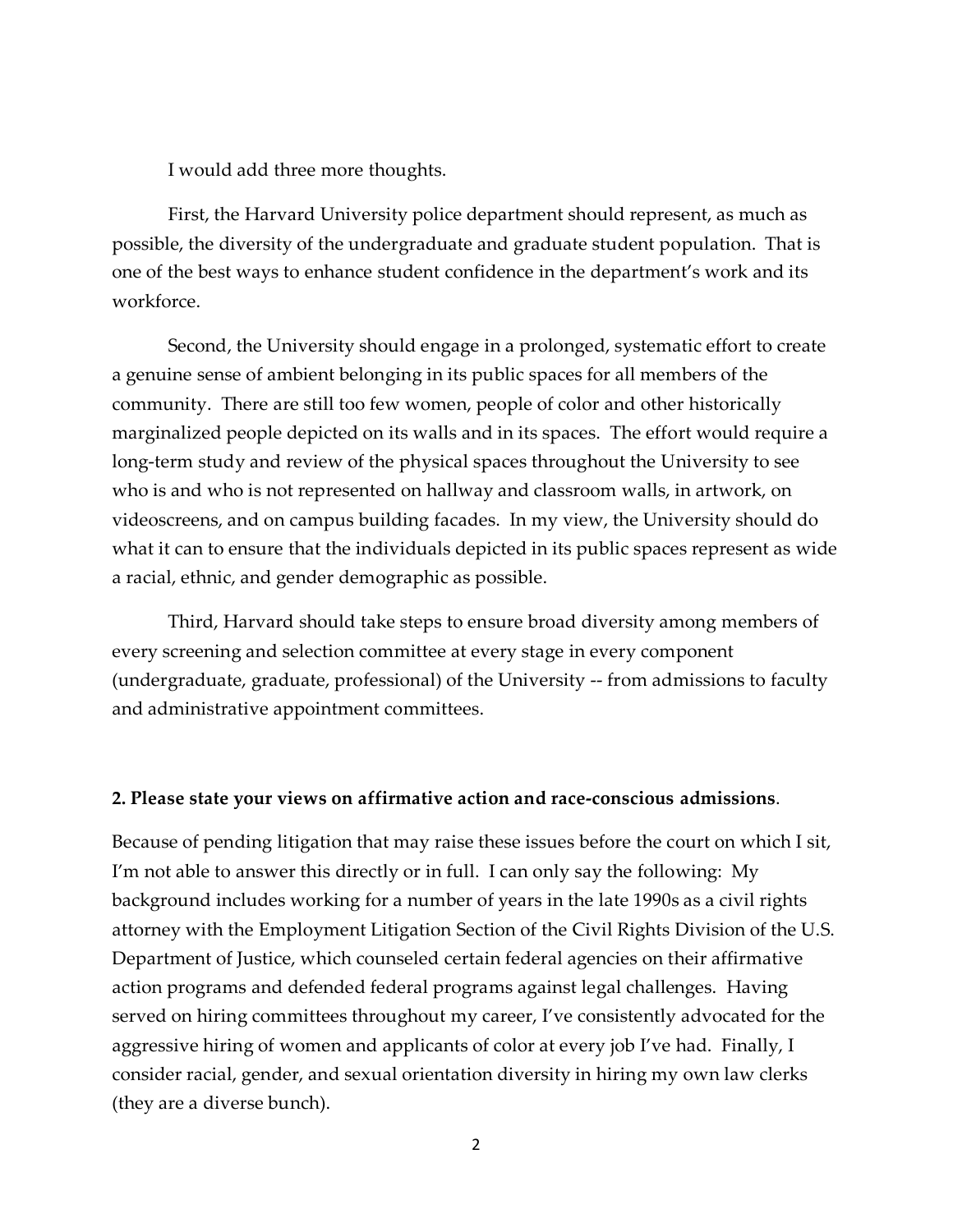**3. What do you think Harvard's role should be in creating a more equitable, inclusive, and just society? For example, please share any thoughts on divestment from fossil fuels and the prison industry and on the role of the Harvard University Police Department, issues of concern to current students.**

Harvard must be at the forefront of research, teaching, and discussion to address long-term issues of socio-economic and racial injustice and inequality (including unequal access to education), and the growing erosion of understanding about public and private institutions of democracy, especially as they relate to race, class, and gender identity. While an undergraduate on campus in the 1980s, I supported and participated in the anti-Apartheid divestment movement and protests. From that experience, I know that Harvard can and should provide space for serious, frank and respectful discussions about what role the University, its endowment, its students, and its alumni can and should play in speeding progress on important social, environmental, and economic justice issues.

Having worked on issues of diversity and inclusion my entire career, I also know that important work continues to be required in this area. Today, prompted but also empowered by events of the last few years, Harvard has a genuine opportunity to promote programs and platforms designed not only to advance diversity and inclusion, but also to foster better dialogue and interaction among different communities within the University. While preserving the great strength of affinity groups, the University should commit itself to breaking down artificial barriers between groups based on gender, racial, ethnic, sexual, religious, or political affiliations and orientations that are based on misunderstanding or stereotypes.

Finally, Harvard now has a genuine opportunity to promote programs and platforms designed not only to advance what I call the "core values" of diversity, equity, and inclusion, but also to foster more frequent dialogue and interaction between and among different communities throughout the University. This should be part of full-fledged effort to promote understanding among groups based on gender, racial, ethnic, sexual, religious, or political affiliations and orientations.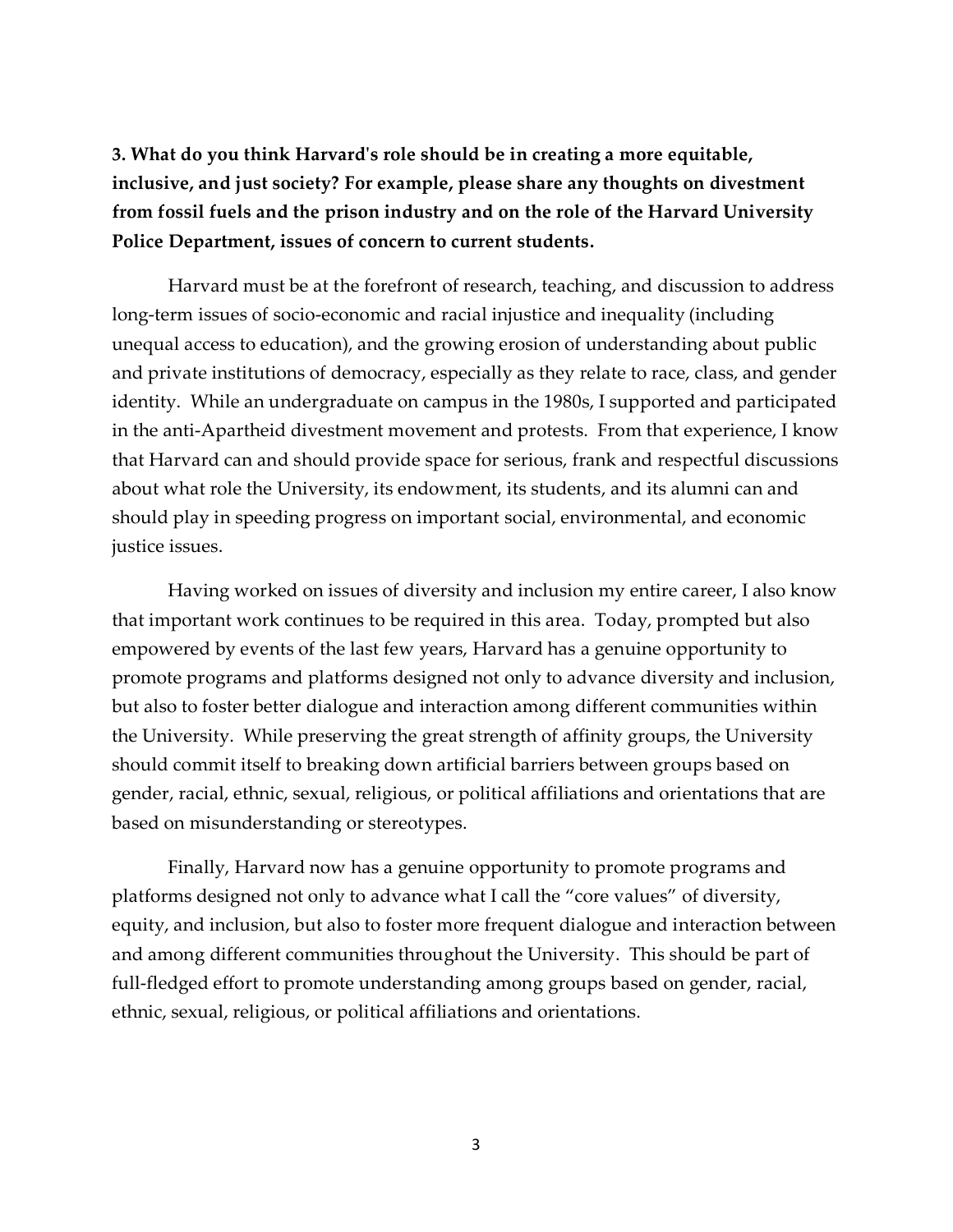## **4. What steps have you taken to bring diversity and inclusion to Harvard, to your workplace, and/or to an organization that you have been involved with?**

I've served on the diversity committees of every organization that I have ever been a part of in my professional career. In some case, I helped to establish the committees. Below are a few examples of my efforts to help improve diversity and inclusion, although so much more still needs to be done.

- a. From September 2016 to September 2020, I served as the Chair of the Judicial Conference Committee on Defender Services, which oversees the entire federal defender (capital and non-capital) program in the United States. In that capacity, I made it a top priority of my tenure as chair to increase diversity and provide federal defenders and Criminal Justice Act Panel attorneys of color more opportunities for promotion. This included overseeing and helping to approve a unique fellowship program designed exclusively to increase racial and ethnic diversity within the defender ranks.
- b. Every five years, the federal judiciary updates and publishes a critical "Strategic Plan for the Federal Judiciary." In 2020, I served as a member of the Ad Hoc Strategic Planning Group for the current Plan, published in September 2020. In that capacity, I led the discussion of diversity within the judiciary that led, for the first time, to the inclusion by the Planning Group (and eventually the Judicial Conference) of "diversity and respect" as one of the top seven core values of the federal judiciary.
- c. As a senior civil rights attorney in the Civil Rights Division of the United States Department of Justice, and while serving as the Vice-Chairperson of the Department of Justice Association of Black Attorneys, I helped to start a campaign, eventually supported by the then-Attorney General and then-Deputy Attorney General, to ensure equal pay and equal promotional opportunities for all Department of Justice attorneys of color, including attorneys of color within the Civil Rights Division.